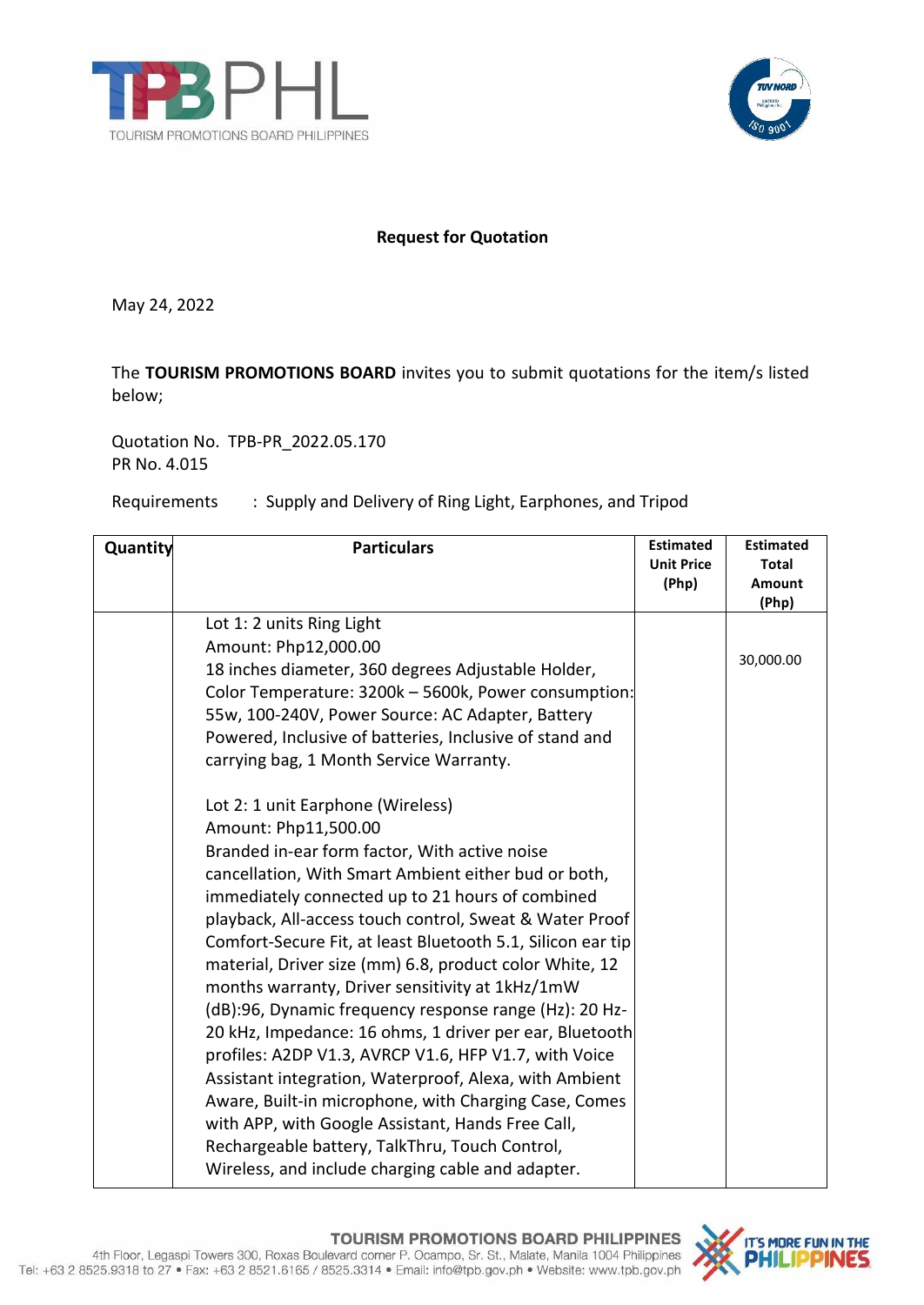|              | Lot 3: 1 unit Earphone (Wired)                                 |  |
|--------------|----------------------------------------------------------------|--|
|              | Amount: Php4,000.00                                            |  |
|              | Branded and brand new (not refurbished), Ear Tip               |  |
|              | Material: Silicon                                              |  |
|              | Cable Length (cm): 120.0, 3.5mm jack, Includes 3.5mm jack      |  |
|              | to lightning adapter, Product Color: White, Includes           |  |
|              | carrying pouch, Hands-free call, 1-button remote/mic,          |  |
|              | Compatible with Siri and Google Now, Not heavier than          |  |
|              | 90g, Impedance: 31.0 ohms, 1.0 driver per ear.                 |  |
|              |                                                                |  |
|              | Lot 4: 1 unit Tripod                                           |  |
|              | Amount: Php2,500.00                                            |  |
|              | Not heavier than 1.5 kg., Made of aluminum and plastic         |  |
|              | materials, 3 way pan/tilt head, 3 retractable leg sections,    |  |
|              | Can reach 59cm height, Inclusive of carrying bag, Inclusive    |  |
|              | of phone/ DSLR/ Video camera mount, Inclusive of 12            |  |
|              | month warranty.                                                |  |
|              | Project Timeline: All unit must be delivered within sixty (60) |  |
|              | calendar days upon receipt of Notice to Proceed after          |  |
|              | which liquidated damages shall be imposed                      |  |
|              |                                                                |  |
| <b>Terms</b> | 30 days upon receipt of invoice                                |  |
| ABC          | Php 30,000.00 inclusive of all applicable taxes                |  |

 herewith, duly signed by your representative to the Procurement and General Services Please submit your quotation and legal documents not later than **June 3, 2022, 12:00** Noon thru email at soc torres@tpb.gov.ph, subject to the Terms and Conditions attached Division, Administrative Department, 4th Floor, Legaspi Towers 300, Roxas Blvd., Manila.

Please address your quotation to the undersigned.

Thank you very much.

 (SGD) **ELOISA A. ROMERO** Head, Procurement and General Services Division

| Contact Person | <b>SOCRATES G. TORRES</b> |
|----------------|---------------------------|
|                | 8525-93-18 loc. 266       |
| Contact No     | soc torres@tpb.gov.ph     |

## Note: **All entries must be typewritten in your company letterhead.**

Price Validity shall be for a period of thirty (30) calendar days.

Suppliers must submit the following legal documents to be eligible to participate in the bidding:

1. SEC/DTI Registration Certificate